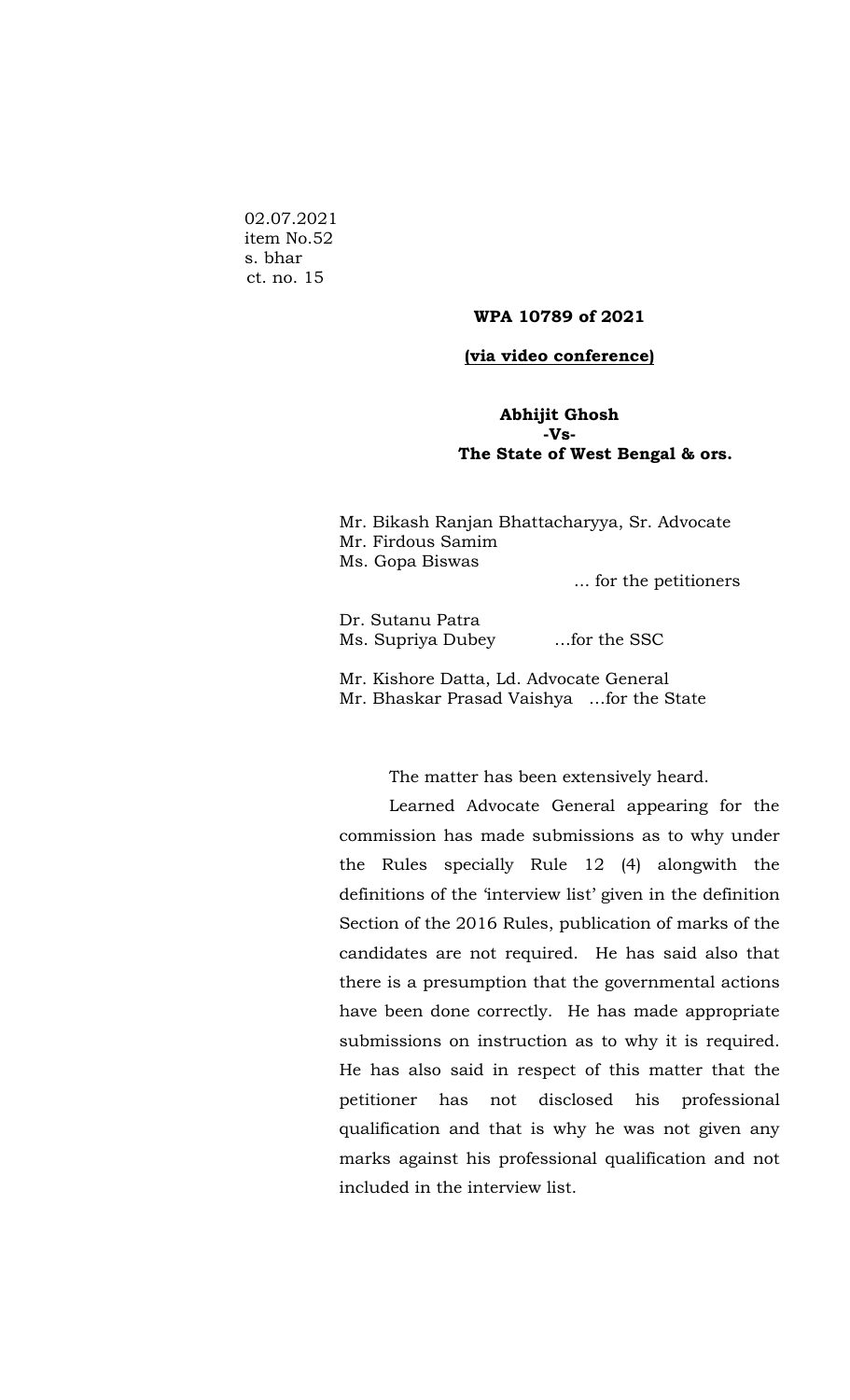Mr. Bhattacharya, learned advocate for the petitioner has submitted that it is wholly incorrect to say that the petitioner did not disclose his B.Ed. qualification as otherwise his particulars would not have been accepted by the Commission's website which appears from page 4 of the supplementary affidavit filed today (already served upon the respondents) affirmed on 29th June, 2021.

I make it clear that transparency is such a thing which is to be read into all Governmental actions. I am in favour of transparency in governmental actions and actions of other authorities who are not strictly governmental. Transparency is always required in an open and democratic society and State. I have felt while hearing some matters of this nature in the last four/five days that the main grievance of the petitioners is that they have no information as to the marks got by them and other candidates who have been named in the interview list.

Today in the course of submissions, the Chairman of the School Service Commission has handed over a document through the Learned Advocate General, which I am keeping on record, to show why the petitioner of this writ application was not included in the interview list. In the said document a large number of candidates' names involved in different writ applications pending in this court have been shown with the remark which actually shows reason as to why they have not been included in the interview list.

 I have requested the learned Advocate General to disclose the break up of marks of the candidates who have not been named in the interview list as well as the persons who have been named. The reasons as has been given in this bunch of papers(as stated